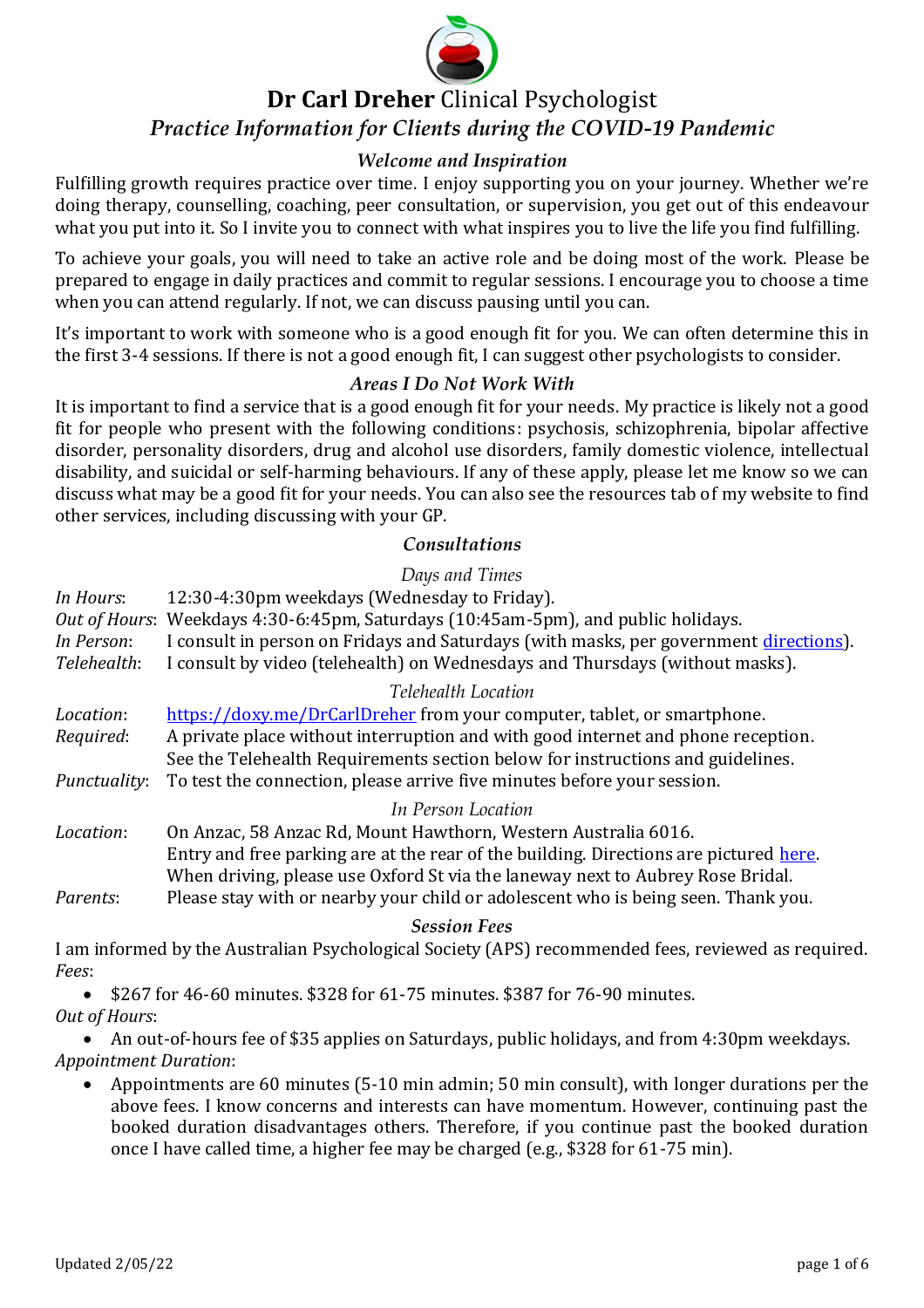## *Administration*:

- I attend to administration (referrals, forms, payment, rebates, & bookings) briefly at the start.
- To reduce admin time, please review your bookings on Halaxy's portal before the appointment, and please ensure your card has sufficient funds. All fees are due during the appointment.
- Please send your referral and complete your online consent forms at least one week before your appointment. We cannot start without these. Without a valid referral no rebate will apply.

## *Payment*:

- I use Halaxy online secure payments (Braintree by PayPal) to provide contactless payment.
- Please include your credit/debit card details in the online forms, or [here](https://drcarldreher.com.au/wp-content/uploads/2020/06/3.-Online-Authority-Form.pdf) for PDF forms.
- Halaxy's online secure payments use Braintree by PayPal. Their T&Cs are [here](https://www.halaxy.com/article/terms) (see "Part A Patient payment terms"). Your credit/debit card details are required for payment and further bookings. Medicare requires your bank details to deposit your rebates.

#### *Session Rebates*

## *Private Health*

Many private health insurers have extended their existing psychology coverage to include telehealth during the pandemic, as described [here.](https://www.privatehealthcareaustralia.org.au/private-health-insurance-during-covid-19/) Please check your coverage with your provider. To claim, you can take your paid invoice directly to your insurer. Private health rebates and Medicare rebates cannot be claimed for the same appointment.

## *Medicare*

A valid referral under a Mental Health Treatment/Care Plan or an Eating Disorder Plan gives you a Medicare rebate of \$129.55 for Clinical Psychology sessions of 50+ minutes, including telehealth. Halaxy online claiming is available for your convenience in processing Medicare rebates by completing the online authority form. For co-payment Medicare items, you need to pay the full fee before you receive your rebate. Please see a summary for GPs on Medicare's referral requirements [here.](https://drcarldreher.com.au/wp-content/uploads/2021/05/GP-MHTP-referral-requirements.zip)

#### *COVID Safe Plan for In-person Appointments*

We all have people in our networks whose health is at greater risk due to COVID-19. In living with COVID-19 in community transmission in WA, we each have a responsibility to make the right decisions for our own health/wellbeing, while considering the health/wellbeing of our loved ones and the community, especially those who are at greater risk due to COVID-19 (e.g., those who are unvaccinated, over 70, currently/recently pregnant, immunocompromised, smoking, or have certain health conditions or other risk factors, please consult your GP and also see [here\)](https://www.health.gov.au/health-alerts/covid-19/advice-for-groups-at-risk/risk-factors-for-more-serious-illness).

When COVID community transmission permits, I want you to have the option of in-person appointments as much as possible. So my COVID Safe Plan aims to reduce COVID-19 exposure risk in the practice, which can otherwise stop in-person sessions. My COVID Safe Plan considers your health risks regarding COVID-19, behavioural approaches, and telehealth (video/phone). These apply to anyone attending the building with you, including family and support people. As an ethical responsibility, I support people to make effective decisions for their health and wellbeing. If for any reason you do not wish to wear a mask in person, are unvaccinated, or have a known circumstance that places your health (or someone you have close contact with) at greater risk from COVID-19, then we can discuss what options might be safe and appropriate (e.g., telehealth, or if telehealth is not suitable for your circumstances, other services & consulting your GP).

## *Your health risks regarding COVID-19*.

Medical and health authorities advise us that certain factors relate to increased risk of developing COVID-19 and/or worse health outcomes related to COVID-19. To inform our discussion of what medium might best suit your needs (e.g., telehealth rather than in person), please advise me of:

- whether or not you have received a COVID-19 vaccine (including brands and dates administered; please provide updates as you receive new doses; vaccination certificates are required prior to attending in person, and will be stored securely in your client file), and
- if you have a known circumstance that places your health (or that of someone you have close contact with) at greater risk from COVID-19 (e.g., being unvaccinated, over 70, currently/recently pregnant, immunocompromised, smoking, or have certain health conditions or other risk factors, please consult your GP and also see [here\)](https://www.health.gov.au/health-alerts/covid-19/advice-for-groups-at-risk/risk-factors-for-more-serious-illness).
- All psychologists in WA seeing people in person are required to have up-to-date COVID-19 vaccination. I maintain current COVID vaccination status.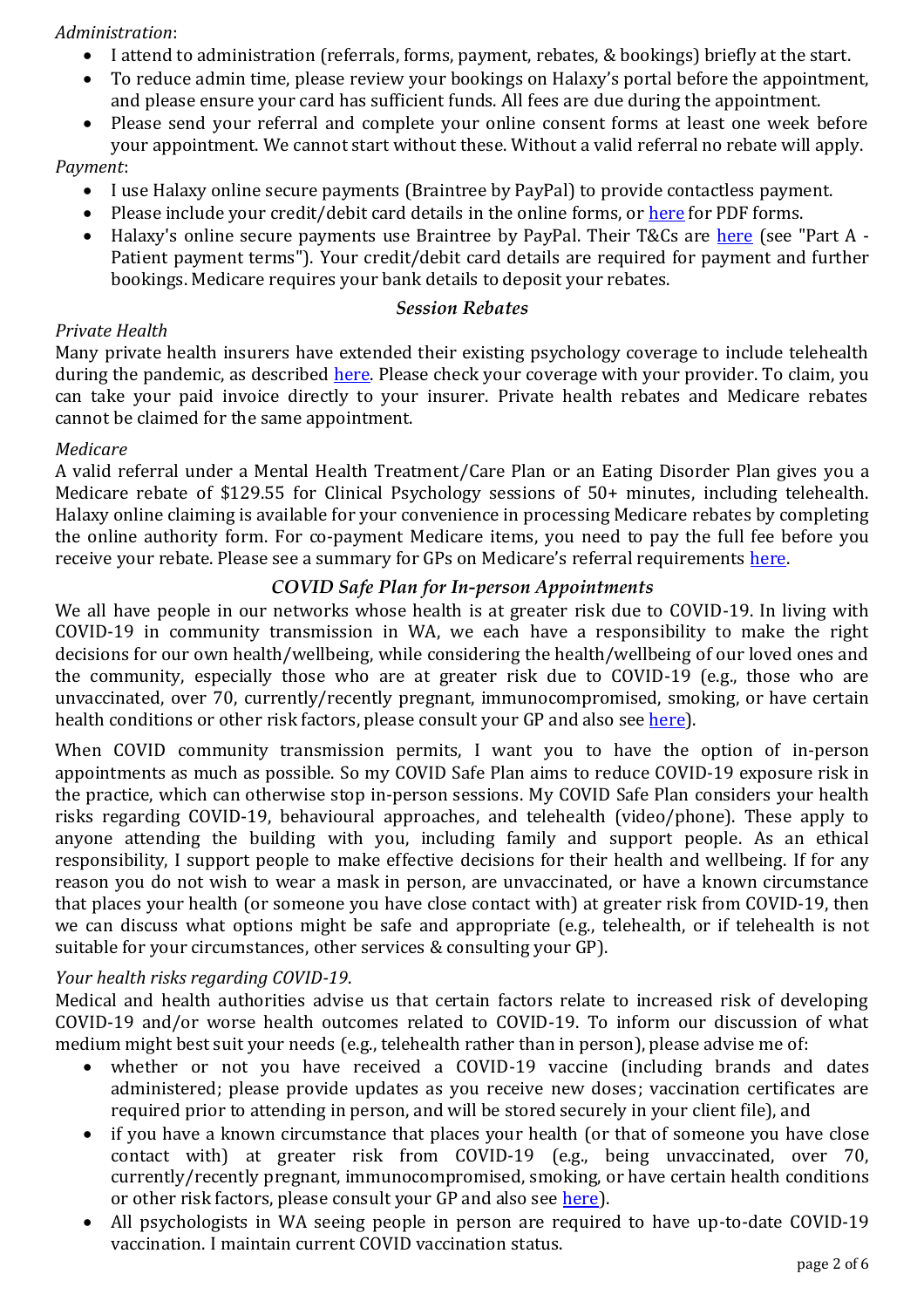## *Behavioural approaches.*

Behavioural approaches used include wearing masks, ventilation, physical distancing, contact hygiene, and cleaning/disinfecting.

Ventilation: a HEPA air filter runs continuously; where possible, external air will flow from open doors and windows; please leave the toilet window open, fan on, door closed, and allow a few minutes between uses for ventilation to minimise possible risk of COVID-19 transmission from toilet plumes.

Masks: please wear a fresh, dry, well-fitted mask at all times when in the building; fresh disposable surgical masks are available if needed, though please wear a mask before entering the building (re effective mask use, see [1](https://ozsage.org/media_releases/community-mask-use/) & [2\)](https://www.abc.net.au/news/2022-01-12/omicron-means-its-time-to-upgrade-your-mask/100741812?utm_campaign=abc_news_web&utm_content=link&utm_medium=content_shared&utm_source=abc_news_web). Masks are required for in person appointments due to the high transmissibility of COVID-19. This applies even when public health orders do not mandate masks.

Physical distancing: please remain 1.5m apart, including no physical contact with non-family; please enter the waiting room through the back door at your appointment time, not before; please do not bring family into the waiting room who will not be attending the appointment (e.g., siblings).

Contact hygiene: please bring your own bottled water if you wish to drink; please use the alcoholbased hand disinfectant dispensers provided as necessary; please use digital documents where possible; you can send files to me using the secure file sharing instructions available [here.](https://drcarldreher.com.au/wp-content/uploads/2022/01/2022-01-15_Securely-Sending-Your-Documents.pdf)

Cleaning/disinfecting: where possible I am disinfecting or cleaning surfaces regularly.

## *Telehealth.*

My practice offers in person appointments where possible, and telehealth (video or phone) appointments when required for health and safety during periods of high community transmission of COVID-19, or COVID-19 events relating to staff or clients and people they live with or have had close contact with. Please book appointment times that can work if a telehealth conversion is needed.

With COVID-19 in community transmission, it is likely that at times you or I will be physically well but unable to attend in person because you, I, or someone we have had close contact with have a *COVID-19 event*, which is when you, I, or someone we have had close contact with:

- is required to lockdown, quarantine, or isolate (including awaiting a COVID test result);
- have been in contact with a COVID-positive case in the 14 days prior to your appointment;
- have cold/flu/COVID-19 symptoms, even mild, in the 14 days prior to your appointment;
- another circumstance in the 14 days prior to your appointment that elevates your risk of developing or transmitting COVID-19 (e.g., returning from travel);
- please call with any queries, and we can discuss the best approach in each circumstance.

You will receive automated reminders (by email 5 days, and SMS 3 days) before your appointment, asking you to confirm your in-person appointment, or to convert to telehealth if one of the above COVID-19 events applies. Please cancel if you are too sick to attend, giving as much notice as possible (e.g., 3 days) so I can offer it to others in need. During a COVID-19 event please do not attend the building until you are cleared to do so (e.g., by medical advice or government authorities, as relevant).

If a telehealth session conversion is required, I will send you a revised Halaxy reminder (by SMS or email) for a video appointment; please SMS me on 0421 775 909 if you would prefer phone instead; please see the telehealth guide section below.

Psychological services are in sustained high demand in the pandemic. I therefore offer priority to clients with the flexibility to do telehealth where needed (e.g., during COVID-19 events). This helps maintain your continuity of service, and considers other people in need who are waiting for services. As an ethical responsibility, I support people in finding a service that is a good enough fit for their needs. Please discuss with me if for any reason attending reliably by telehealth when needed is not suitable for your circumstances, and we can discuss other services and you can consult your GP.

## *Informed decision making and consent*.

I work in a building shared by a small group of psychologists who run their own practices. We coordinate our COVID Safe Plans as best we can. However, they are responsible for implementing their own policies. As with any public space, there is a risk of COVID-19 transmission, so attending in person is an informed choice you make based on this information sheet, our discussion, and your consent form. If you are concerned about the risk of COVID-19 by attending in person, please advise me before you attend in person, and we can use telehealth if appropriate or discuss other services.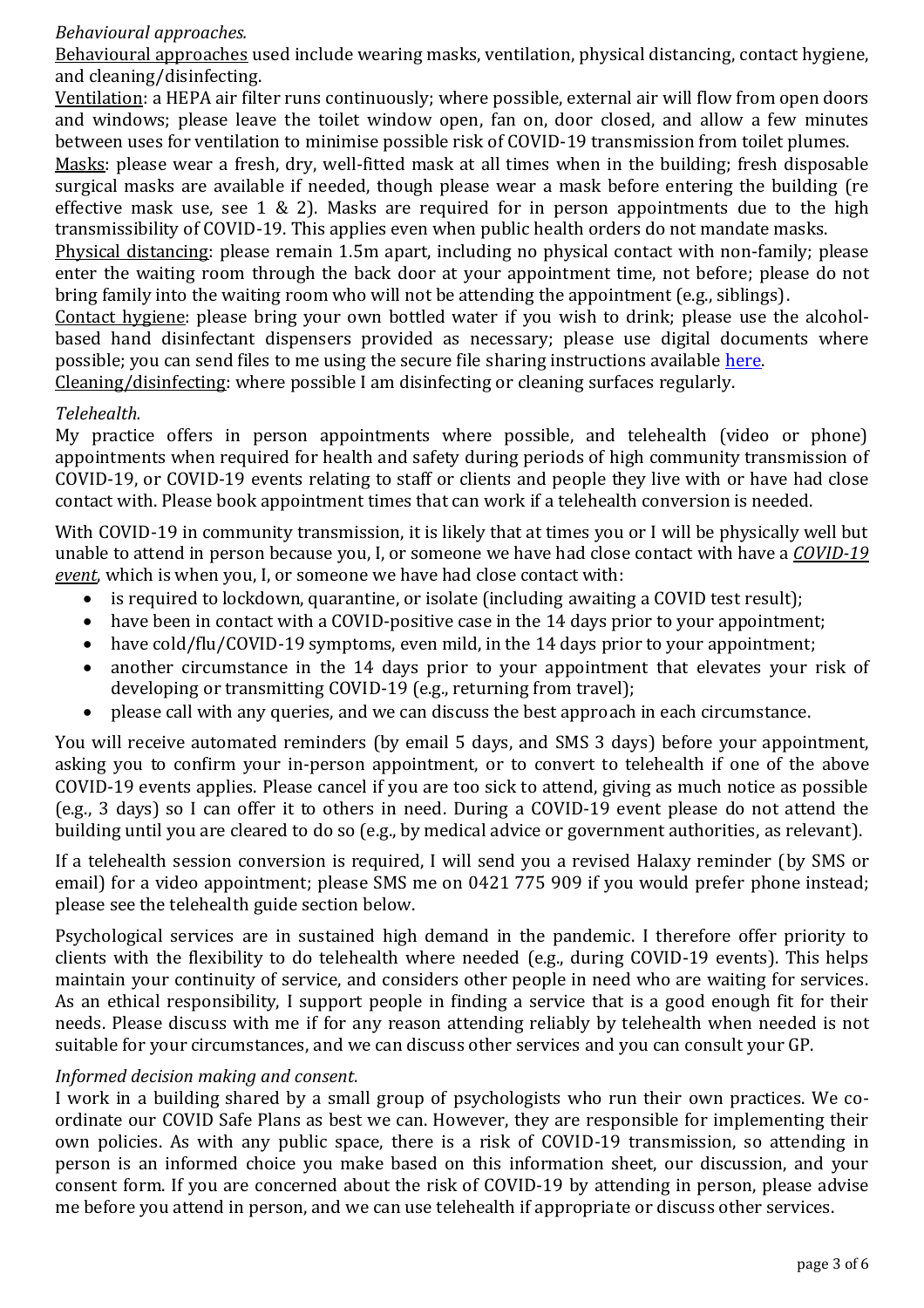## *Booking ahead, availabilities, pausing, and beginning.*

Booking ahead: Current clients can book four working weeks ahead, either in session or online [here,](https://www.halaxy.com/book/dr-carl-dreher/psychologist/406891/541281) and can manage their appointments and information on the Halaxy portal (a guide is [here\)](https://support.halaxy.com/hc/en-au/sections/360012180493-Patient-Portal). I also email all current clients once a week when the fourth week ahead becomes available to book online.

Availabilities: When appointments become available within the four weeks ahead (e.g., from cancelations), I email (or occasionally, SMS) all current clients with a link to book online.

Pausing: If you have not attended an appointment in some time, I will close your file and update your GP if they referred you. I then look forward to you contacting me when the time is right to continue our work together.

Beginning: If you are a prospective client, please ask me to put your name on the 'follow-up list'. I will contact you when regular appointments are available to discuss the possibility of working together.

## *Cancellation Policy*

It is your responsibility to remember your appointments. Two automated courtesy appointment reminders will be sent (an email 5 days before and an SMS 3 days (72 hours) before your appointment), with a request for you to confirm, convert to telehealth, or cancel. If you do not confirm your appointment by 48 hours (2 days before), it *may* be offered to someone else in need; if you do not confirm and I have not advised you someone else has booked it, then your booking still applies.

To avoid a late fee, please give 8 or more days' notice when cancelling/rescheduling. Informed by the Australian Psychological Society (APS) recommended cancellation policy, a late fee applies when cancelling/rescheduling: 0 to 24 hours' notice or missed appointments, full fee; 24 to 48 hours' notice, 50% of fee; 48 hours' to 7 days' notice, 25% of fee.

If you need to cancel or reschedule your appointment, please text me (at any time of day) on 0421 775 909. Please give as much notice as possible (e.g., 3 days) so I can offer it to others in need. Cancellations that are not received still attract cancellation fees. You are welcome to call to confirm.

The late fee applies to in-person, telehealth, and telehealth conversion appointments. Due to COVID-19's unpredictability, appointments cancelled due to COVID-19 events will be rescheduled when they become possible again. Please contact me when the particular situation has passed.

In addition to the APS recommendations, the late fee may be waived on occasion with consideration given to emergencies and medical conditions for yourself or your child(ren), including cold/flu/COVID-19 symptoms where you are too unwell to attend by telehealth.

If your appointment is in person, please convert to telehealth if a COVID-19 event applies (as described in the section above). If you attend an appointment in-person and a COVID-19 event applies, please be prepared to leave the in-person session immediately, for the wellbeing of all. I will invite you to continue by telehealth if possible; in this circumstance the full fee may still apply even if we cannot continue by telehealth; the rebate will not apply if we cannot continue by telehealth.

If you would like a late cancellation or missed appointment fee to be reviewed, please cancel by *calling* (rather than SMSing or emailing) me on 0421 775 909 to advise of the reason, and we can discuss the situation. Otherwise, if the fee applies it will be charged by Halaxy online claiming or invoice for EFT. Outstanding payments are overdue 24 hours after the appointment or invoice being sent. If payment is overdue, your remaining appointments may be offered to someone else in need. An SMS or email will advise if your appointments have been cancelled.

Frequent cancellations, rescheduling or non-attendances (e.g., 2 in 2 months) may mean this is not the right time for you to be able to commit to the process. I will discuss with you whether this service is a good fit for you currently, and you may be asked to give yourself a break and return at a better time.

# *Emergencies, Personal Crises, & Phone Support*

I do not provide an emergency or crisis service. For emergencies, call 000, or present to an Emergency Department, or contact your GP, Psychiatrist, or an agency that is able to provide in-patient support. For 24/7 phone support regarding distress or personal crisis (e.g., thoughts of self-harm or suicide), please call one of the following:

- Lifeline, 13 11 14, www.lifeline.org.au
- Samaritans Anonymous Crisis Support line, 13 52 47, thesamaritans.org.au
- Beyond Blue, 1300 22 46 36, www.beyondblue.org.au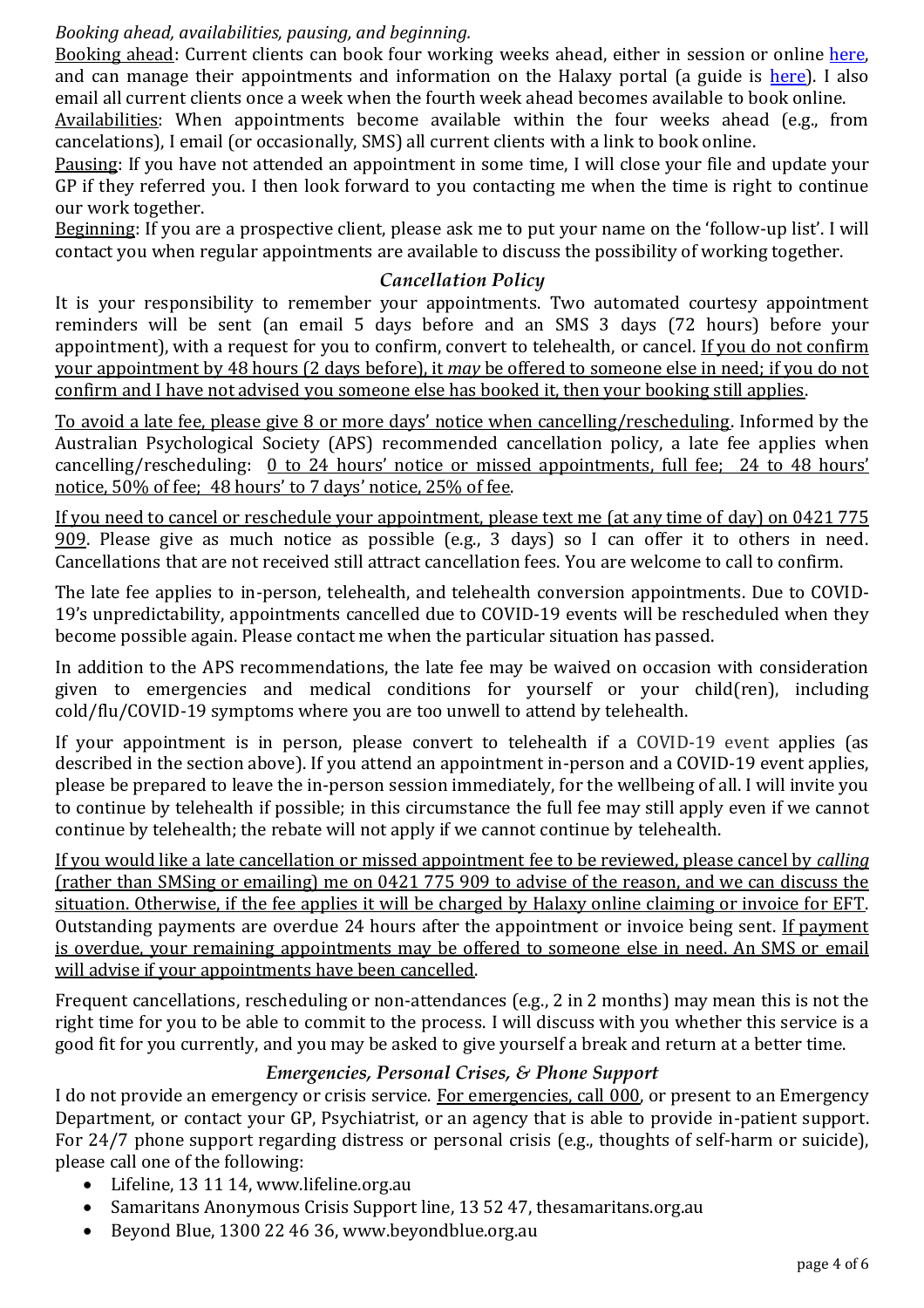- Kids Helpline (aged 5-25), 1800 55 1800, kidshelpline.com.au
- Mental Health Emergency Response Line (MHERL), 1300 555 788.
- Suicide Call Back Service, 1300 659 467, [https://www.suicidecallbackservice.org.au](https://www.suicidecallbackservice.org.au/)

I offer brief, occasional SMS or phone support (e.g., 5 min). Frequent or longer (e.g., 10 min) support calls attract a pro-rata fee. My number is generally monitored during business hours on consulting days. I can usually respond within a week. The pandemic has increased administration significantly. You can book and cancel online. I look to do what other administration we can at the start of the session. I appreciate your patience with my replies to your voicemails, text messages, and emails.

# *Report and Correspondence Requests*

Please inform me if you currently have, or may possibly have, any compensation, insurance, or legal claims or cases. I do not provide assessment or report writing services for court, compensation cases, insurance cases, or other legal matters. If you require a written report for other reasons (i.e., nonmedicolegal), please discuss this with me. I may not be able to accommodate your request. There are additional fees for provision of reports. I cannot specify completion dates for reports, as my service is focused on consulting via appointments.

Please discuss with me in session any request for correspondence (e.g., letters or forms to educational institutions, employers, etc.). Please email the request (& any forms) a week before your appointment. Please allow at least a week after your appointment for the request to be provided. There are additional fees for requested correspondence that is not written during session time. There are no standard fees for professional letters to referrers regarding client treatment needs (e.g., GP Medicare referrals). Please allow a week after your appointment for these to arrive to your referrer.

# *Privacy, Confidentiality, and Access to Client Information*

All services offered are conducted in accordance with the Australian Psychological Society (APS) code of ethics (see [www.psychology.org.au\)](http://www.psychology.org.au/). Psychologists uphold your confidentiality as a high priority. *Privacy*

In providing a psychological service to you, I will need to collect and record relevant information about your personal circumstances and the services provided. You do not have to give any personal information you do not wish to. Not providing certain information may mean the service may not be able to be provided to you, or it may influence the outcomes you achieve.

## *Confidentiality*

All information you provide to the practice is confidential, securely stored, and only accessed by myself as your psychologist (as above re detailed personal information) and our staff (as below re demographic information). Some demographic information you provide may be shared with our staff, including: other practitioners in considering who is the best clinician available to see you, and; our virtual reception staff taking your calls.

## *Access to Client Information*

In keeping with our professional code of ethics, information regarding services can only be provided to another party with your written permission, a court subpoena or summons, or in the event that your psychologist forms a professional opinion that either you or another individual is at significant risk. If these occur, I will attempt to discuss the release of information with you in advance where possible. To help offer the best possible service to you, I may also share non-identified information with colleagues in peer consultation as required by our code of ethics. You can always ask me about the information kept on file. You can access the information about you kept on file, subject to the conditions of the National Privacy Principles of the *Privacy Amendment (Private Sector) Act 2000*. Please ask me to discuss with you what forms of access may be appropriate.

## *COVID-19 Contact Tracing*

Government requirements for COVID-19 contact tracing mean that in the event of a COVID-19 incident, psychologists may be required to share the contact details of relevant clients with the authorities. Therefore, my conditions of service include the following agreement: "I understand that in the event of a COVID-19 incident, Dr Carl Dreher will be required to share my contact details with the authorities, to assist them in the process of contact tracing, for the wellbeing of all". If you do not consent to this, let me know and please do not attend in-person sessions. If suitable, we can proceed with telehealth appointments, or we can discuss other services and consulting your GP.